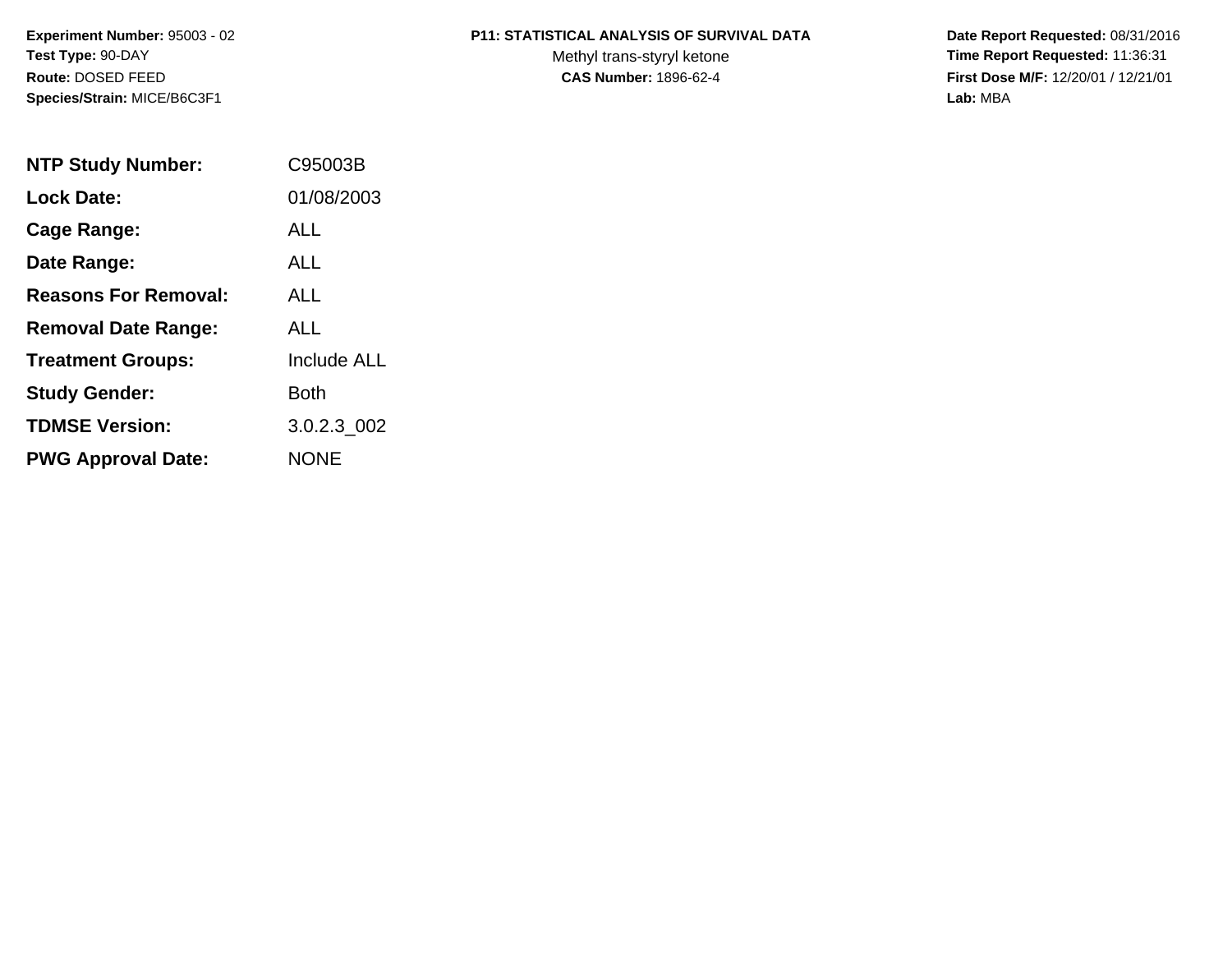Methyl trans-styryl ketone<br>CAS Number: 1896-62-4

 **Date Report Requested:** 08/31/2016 **Time Report Requested:** 11:36:31 **First Dose M/F:** 12/20/01 / 12/21/01<br>Lab: MBA **Lab:** MBA

## **MALE MICE**

FIRST TERMINAL SACRIFICE AT **92** DAYS

INDIVIDUAL SURVIVAL TIMES (DAYS)

| <b>DOSE = VEHICLE CONTROL</b> |                     |                   |                    |
|-------------------------------|---------------------|-------------------|--------------------|
| <b>TOTAL 10</b>               | UNCENSORED DEATHS 0 | CENSORED DEATHS 0 | <b>TERMINAL 10</b> |
| UNCENSORED DEATH DAYS         |                     |                   |                    |
| None                          |                     |                   |                    |
| <b>CENSORED DEATH DAYS</b>    |                     |                   |                    |
| None                          |                     |                   |                    |
| $DOSE = 0.025%$               |                     |                   |                    |
| TOTAL 10                      | UNCENSORED DEATHS 0 | CENSORED DEATHS 0 | <b>TERMINAL 10</b> |
| UNCENSORED DEATH DAYS         |                     |                   |                    |
| None                          |                     |                   |                    |
| <b>CENSORED DEATH DAYS</b>    |                     |                   |                    |
| None                          |                     |                   |                    |
| $DOSE = 0.05%$                |                     |                   |                    |
| <b>TOTAL 10</b>               | UNCENSORED DEATHS 0 | CENSORED DEATHS 0 | <b>TERMINAL 10</b> |
| UNCENSORED DEATH DAYS         |                     |                   |                    |
| None                          |                     |                   |                    |
| <b>CENSORED DEATH DAYS</b>    |                     |                   |                    |
| None                          |                     |                   |                    |
| $DOSE = 0.1%$                 |                     |                   |                    |
| <b>TOTAL 10</b>               | UNCENSORED DEATHS 0 | CENSORED DEATHS 0 | <b>TERMINAL 10</b> |
| UNCENSORED DEATH DAYS         |                     |                   |                    |
| None                          |                     |                   |                    |
| <b>CENSORED DEATH DAYS</b>    |                     |                   |                    |
| None                          |                     |                   |                    |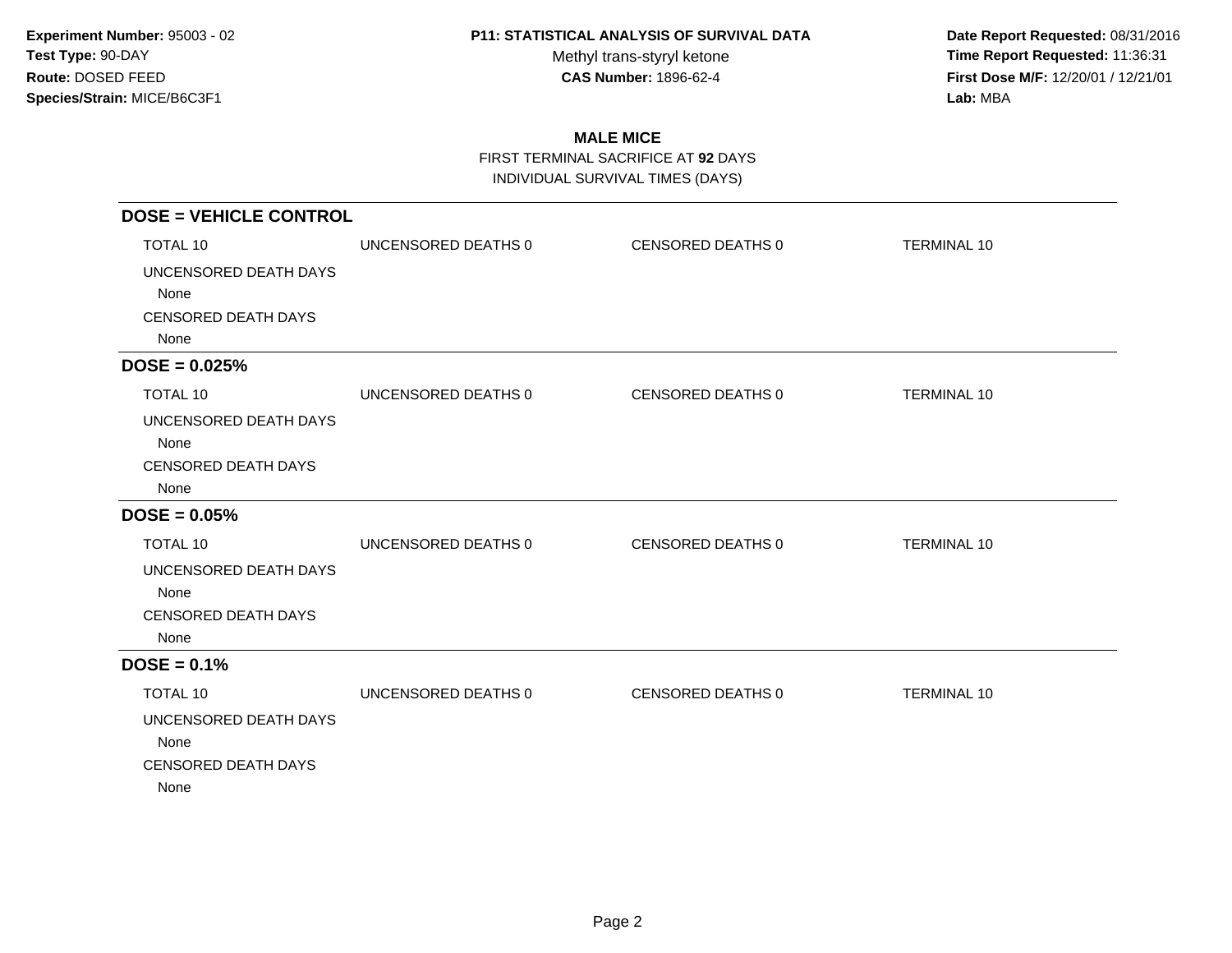Methyl trans-styryl ketone<br>CAS Number: 1896-62-4

 **Date Report Requested:** 08/31/2016 **Time Report Requested:** 11:36:31 **First Dose M/F:** 12/20/01 / 12/21/01<br>Lab: MBA **Lab:** MBA

## **MALE MICE**

 FIRST TERMINAL SACRIFICE AT **92** DAYSINDIVIDUAL SURVIVAL TIMES (DAYS)

| $DOSE = 0.2%$                                                       |                     |                          |                    |
|---------------------------------------------------------------------|---------------------|--------------------------|--------------------|
| TOTAL 10                                                            | UNCENSORED DEATHS 0 | <b>CENSORED DEATHS 0</b> | <b>TERMINAL 10</b> |
| UNCENSORED DEATH DAYS<br>None                                       |                     |                          |                    |
| <b>CENSORED DEATH DAYS</b>                                          |                     |                          |                    |
| None                                                                |                     |                          |                    |
| $DOSE = 0.4%$                                                       |                     |                          |                    |
| TOTAL 10                                                            | UNCENSORED DEATHS 0 | CENSORED DEATHS 0        | <b>TERMINAL 10</b> |
| UNCENSORED DEATH DAYS<br>None<br><b>CENSORED DEATH DAYS</b><br>None |                     |                          |                    |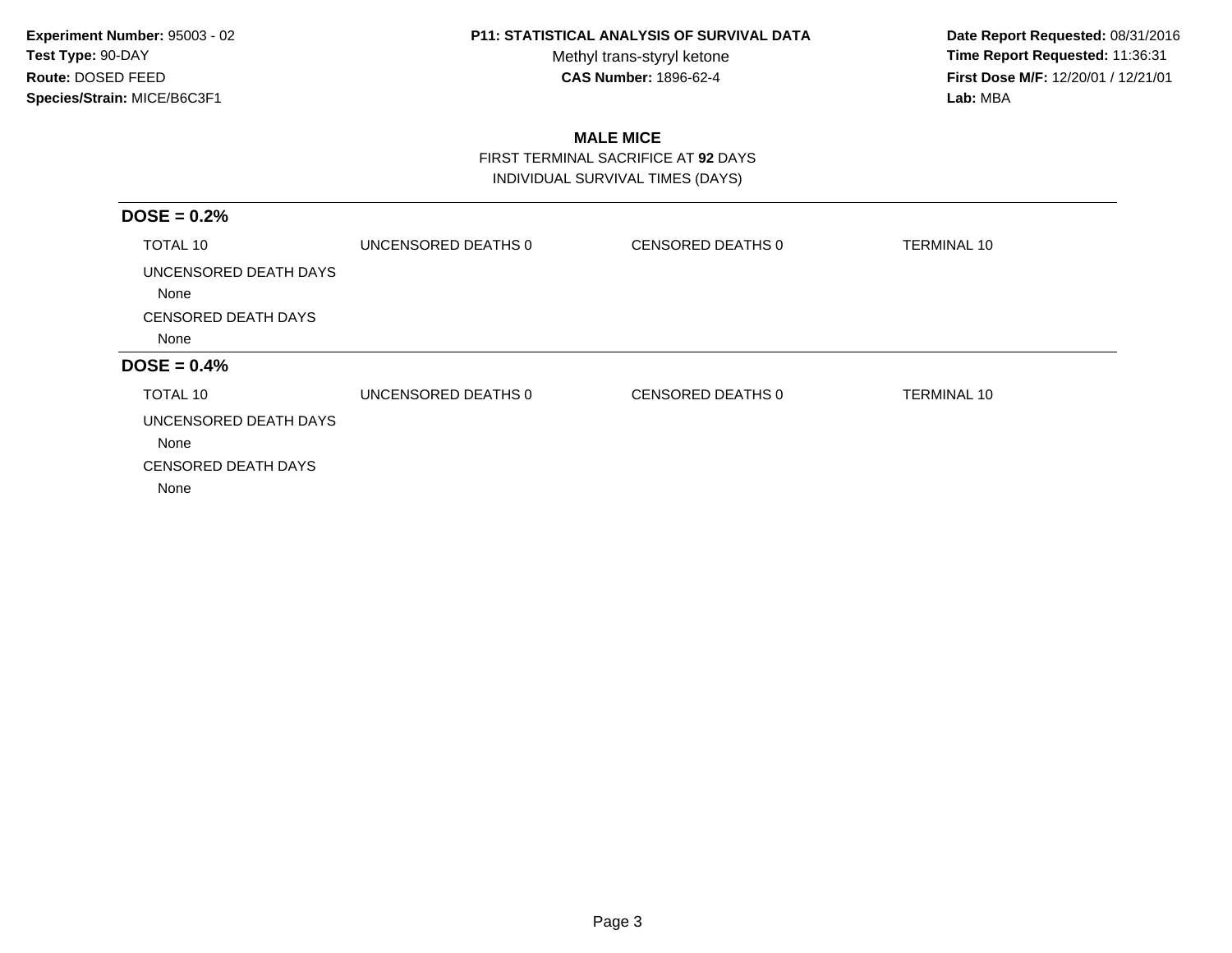**Experiment Number:** 95003 - 02**Test Type:** 90-DAY**Route:** DOSED FEED**Species/Strain:** MICE/B6C3F1

#### **P11: STATISTICAL ANALYSIS OF SURVIVAL DATA**

Methyl trans-styryl ketone<br>CAS Number: 1896-62-4

 **Date Report Requested:** 08/31/2016 **Time Report Requested:** 11:36:31 **First Dose M/F:** 12/20/01 / 12/21/01<br>**Lab:** MBA **Lab:** MBA

# **MALE MICE**

FIRST TERMINAL SACRIFICE AT **92** DAYS

|                        |       |       |       |       |             | <b>KAPLAN-MEIER SURVIVAL PROBABILITY ESTIMATES (%)</b> |       |       |       |       |
|------------------------|-------|-------|-------|-------|-------------|--------------------------------------------------------|-------|-------|-------|-------|
| <b>DOSE</b>            |       |       |       |       | TIME (DAYS) |                                                        |       |       |       |       |
|                        | 10    | 20    | 30    | 40    | 50          | 60                                                     | 70    | 80    | 90    | 92(A) |
| <b>VEHICLE CONTROL</b> | 100.0 | 100.0 | 100.0 | 100.0 | 100.0       | 100.0                                                  | 100.0 | 100.0 | 100.0 | 100.0 |
| 0.025%                 | 100.0 | 100.0 | 100.0 | 100.0 | 100.0       | 100.0                                                  | 100.0 | 100.0 | 100.0 | 100.0 |
| 0.05%                  | 100.0 | 100.0 | 100.0 | 100.0 | 100.0       | 100.0                                                  | 100.0 | 100.0 | 100.0 | 100.0 |
| 0.1%                   | 100.0 | 100.0 | 100.0 | 100.0 | 100.0       | 100.0                                                  | 100.0 | 100.0 | 100.0 | 100.0 |
| 0.2%                   | 100.0 | 100.0 | 100.0 | 100.0 | 100.0       | 100.0                                                  | 100.0 | 100.0 | 100.0 | 100.0 |
| 0.4%                   | 100.0 | 100.0 | 100.0 | 100.0 | 100.0       | 100.0                                                  | 100.0 | 100.0 | 100.0 | 100.0 |

<sup>(</sup>A) FIRST TERMINAL SACRIFICE<br>(B) THE FIRST ENTRY IS THE TREND TEST (TARONE, 1975) RESULT. SUBSEQUENT ENTRIES ARE THE RESULTS OF PAIRWISE TESTS (COX, 1972). NEGATIVE TRENDS ARE INDICATED BY "N".<br>(C) MEAN OF ALL UNCENSORED D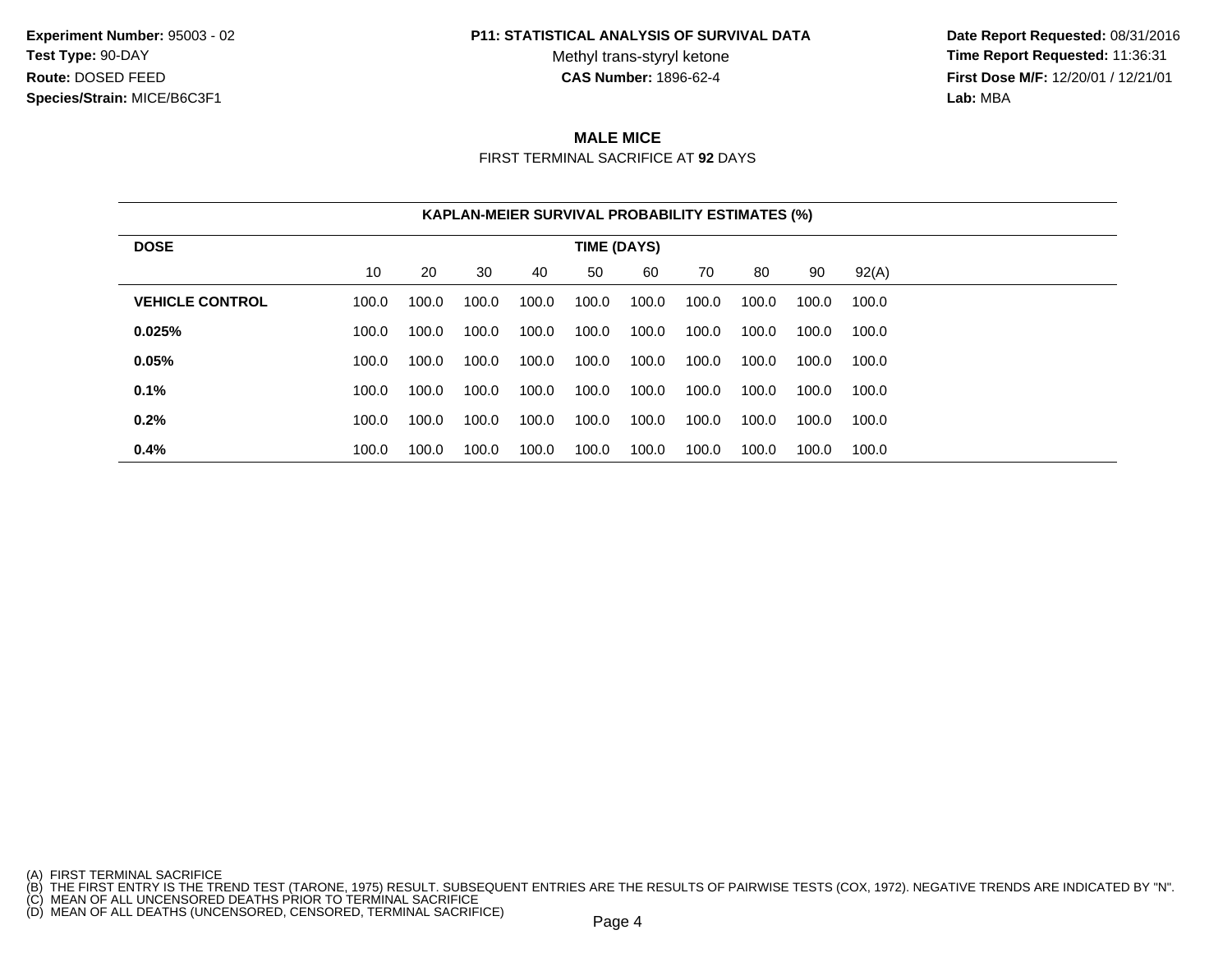Methyl trans-styryl ketone<br>CAS Number: 1896-62-4

 **Date Report Requested:** 08/31/2016 **Time Report Requested:** 11:36:31 **First Dose M/F:** 12/20/01 / 12/21/01<br>**Lab:** MBA **Lab:** MBA

## **MALE MICE**

FIRST TERMINAL SACRIFICE AT **92** DAYS

#### **SURVIVAL SUMMARY STATISTICSDOSE**VEHICLE CONTROL 0.025% % 0.05% 0.1% **SURVIVAL AT END OF STUDY** 100.0%% 100.0% 100.0% 100.0% 100.0% 100.0% (KAPLAN-MEIER)**SIGNIFICANCE (B)** ----- ----- ----- ----- (LIFE TABLE)**MEAN DAY OF** . . . . **NATURAL DEATHS (C)** (.) (.) (.) (.) (STANDARD ERROR)**MEAN LIFE SPAN (D)** 92.00 92.0 92.0 92.0 92.0 92.0 (STANDARD ERROR) (0.0) $(0.0)$   $(0.0)$   $(0.0)$   $(0.0)$ **DOSE** $E = 0.2\%$ %  $0.4\%$

| SURVIVAL AT END OF STUDY<br>(KAPLAN-MEIER)                          | 100.0%            | 100.0%        |
|---------------------------------------------------------------------|-------------------|---------------|
| SIGNIFICANCE (B)<br>(LIFE TABLE)                                    | -----             | $- - - - -$   |
| <b>MEAN DAY OF</b><br><b>NATURAL DEATHS (C)</b><br>(STANDARD ERROR) | $\left( .\right)$ |               |
| <b>MEAN LIFE SPAN (D)</b><br>(STANDARD ERROR)                       | 92.0<br>(0.0)     | 92.0<br>(0.0) |

(A) FIRST TERMINAL SACRIFICE

<sup>(</sup>B) THE FIRST ENTRY IS THE TREND TEST (TARONE, 1975) RESULT. SUBSEQUENT ENTRIES ARE THE RESULTS OF PAIRWISE TESTS (COX, 1972). NEGATIVE TRENDS ARE INDICATED BY "N".<br>(C) MEAN OF ALL UNCENSORED DEATHS PRIOR TO TERMINAL SACRI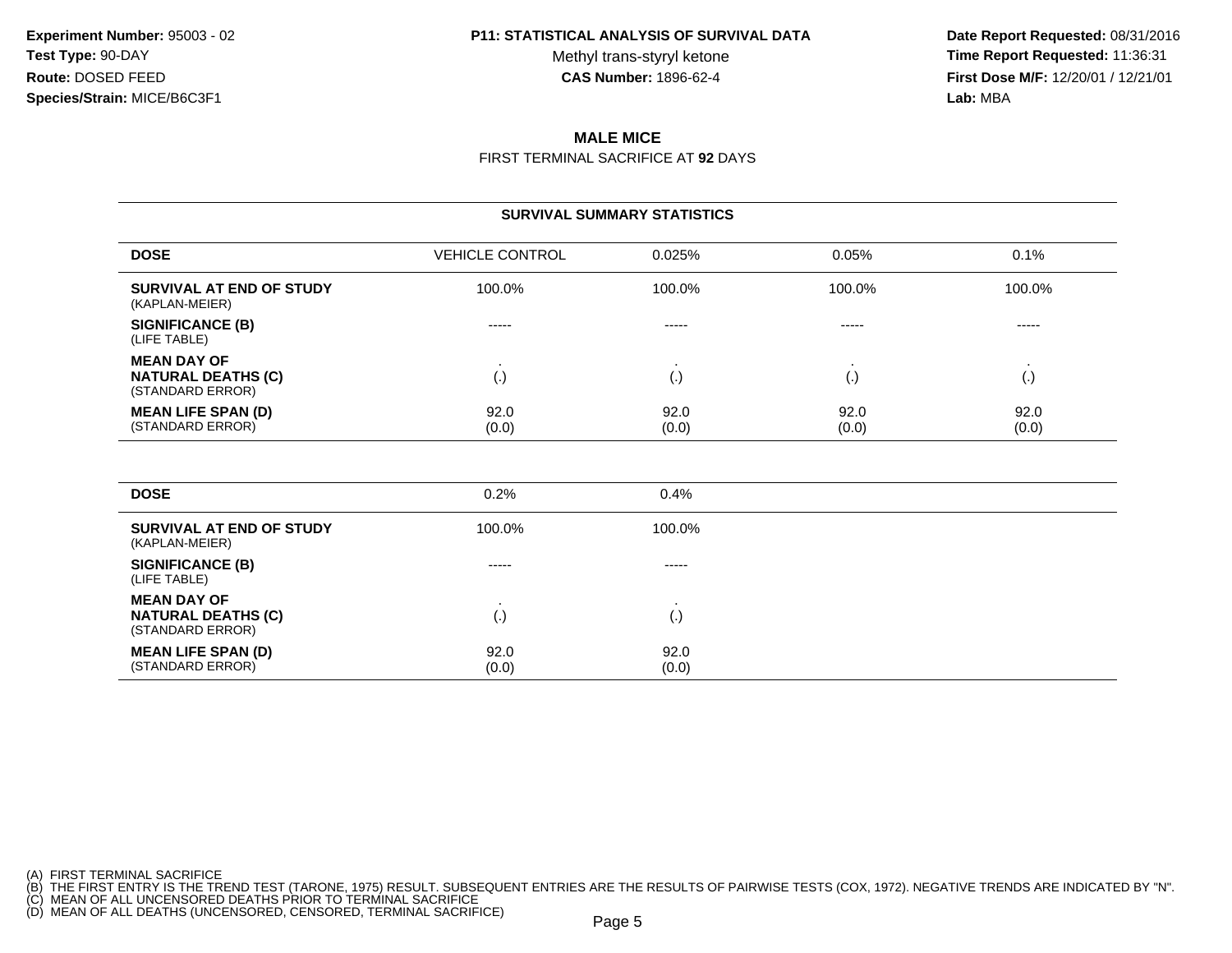Methyl trans-styryl ketone<br>CAS Number: 1896-62-4

 **Date Report Requested:** 08/31/2016 **Time Report Requested:** 11:36:31 **First Dose M/F:** 12/20/01 / 12/21/01<br>Lab: MBA **Lab:** MBA

## **FEMALE MICE**

FIRST TERMINAL SACRIFICE AT **92** DAYS

INDIVIDUAL SURVIVAL TIMES (DAYS)

| <b>DOSE = VEHICLE CONTROL</b> |                     |                   |                    |
|-------------------------------|---------------------|-------------------|--------------------|
| TOTAL 10                      | UNCENSORED DEATHS 1 | CENSORED DEATHS 0 | <b>TERMINAL 9</b>  |
| UNCENSORED DEATH DAYS         |                     |                   |                    |
| 78                            |                     |                   |                    |
| <b>CENSORED DEATH DAYS</b>    |                     |                   |                    |
| None                          |                     |                   |                    |
| $DOSE = 0.025%$               |                     |                   |                    |
| TOTAL 10                      | UNCENSORED DEATHS 0 | CENSORED DEATHS 0 | <b>TERMINAL 10</b> |
| UNCENSORED DEATH DAYS         |                     |                   |                    |
| None                          |                     |                   |                    |
| <b>CENSORED DEATH DAYS</b>    |                     |                   |                    |
| None                          |                     |                   |                    |
| $DOSE = 0.05%$                |                     |                   |                    |
| TOTAL 10                      | UNCENSORED DEATHS 0 | CENSORED DEATHS 0 | <b>TERMINAL 10</b> |
| UNCENSORED DEATH DAYS         |                     |                   |                    |
| None                          |                     |                   |                    |
| <b>CENSORED DEATH DAYS</b>    |                     |                   |                    |
| None                          |                     |                   |                    |
| $DOSE = 0.1%$                 |                     |                   |                    |
| <b>TOTAL 10</b>               | UNCENSORED DEATHS 0 | CENSORED DEATHS 0 | <b>TERMINAL 10</b> |
| UNCENSORED DEATH DAYS         |                     |                   |                    |
| None                          |                     |                   |                    |
| <b>CENSORED DEATH DAYS</b>    |                     |                   |                    |
| None                          |                     |                   |                    |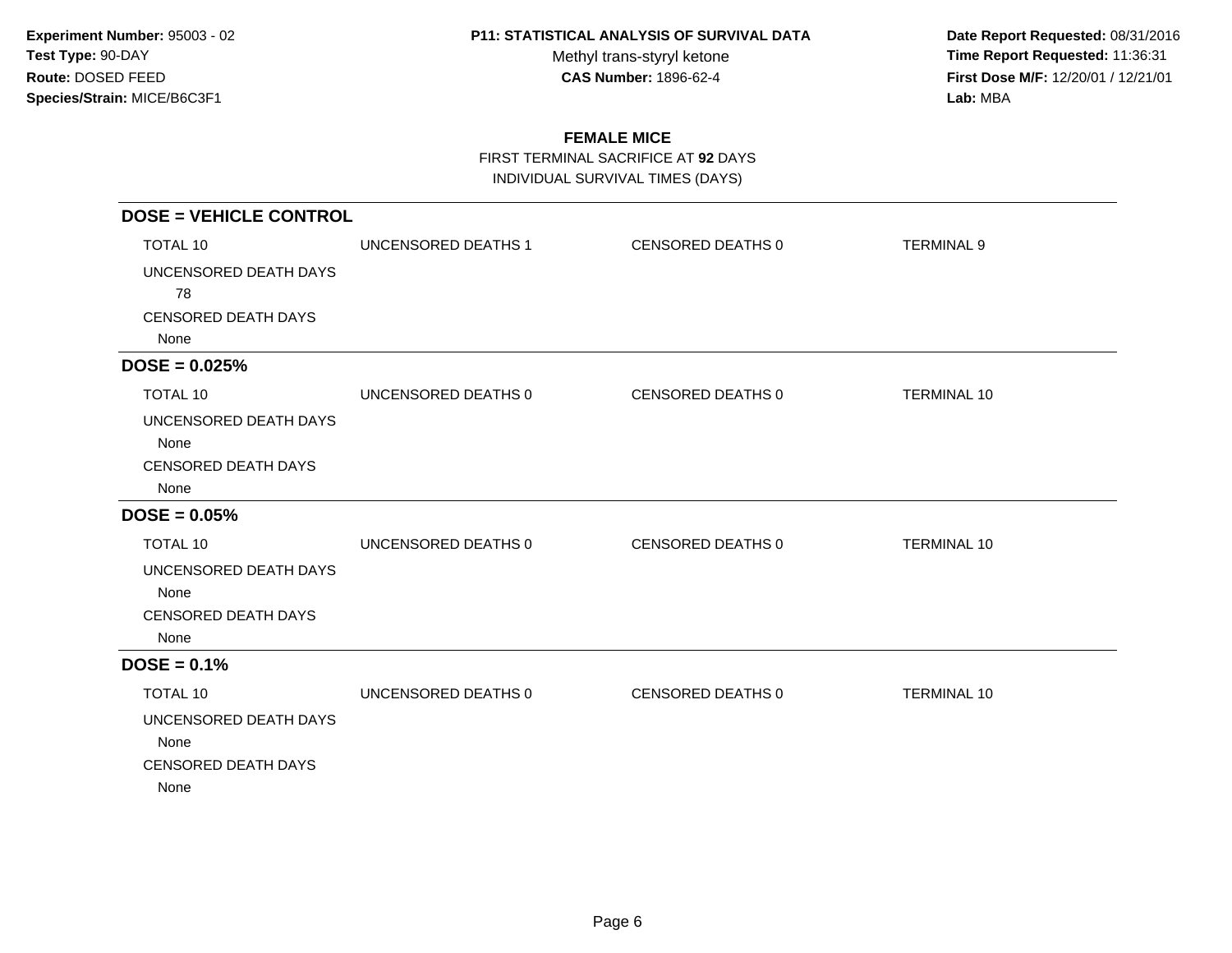Methyl trans-styryl ketone<br>CAS Number: 1896-62-4

 **Date Report Requested:** 08/31/2016 **Time Report Requested:** 11:36:31 **First Dose M/F:** 12/20/01 / 12/21/01<br>Lab: MBA **Lab:** MBA

## **FEMALE MICE**

 FIRST TERMINAL SACRIFICE AT **92** DAYSINDIVIDUAL SURVIVAL TIMES (DAYS)

| UNCENSORED DEATHS 0 | CENSORED DEATHS 0 | <b>TERMINAL 10</b> |
|---------------------|-------------------|--------------------|
|                     |                   |                    |
|                     |                   |                    |
|                     |                   |                    |
|                     |                   |                    |
| UNCENSORED DEATHS 0 | CENSORED DEATHS 0 | <b>TERMINAL 10</b> |
|                     |                   |                    |
|                     |                   |                    |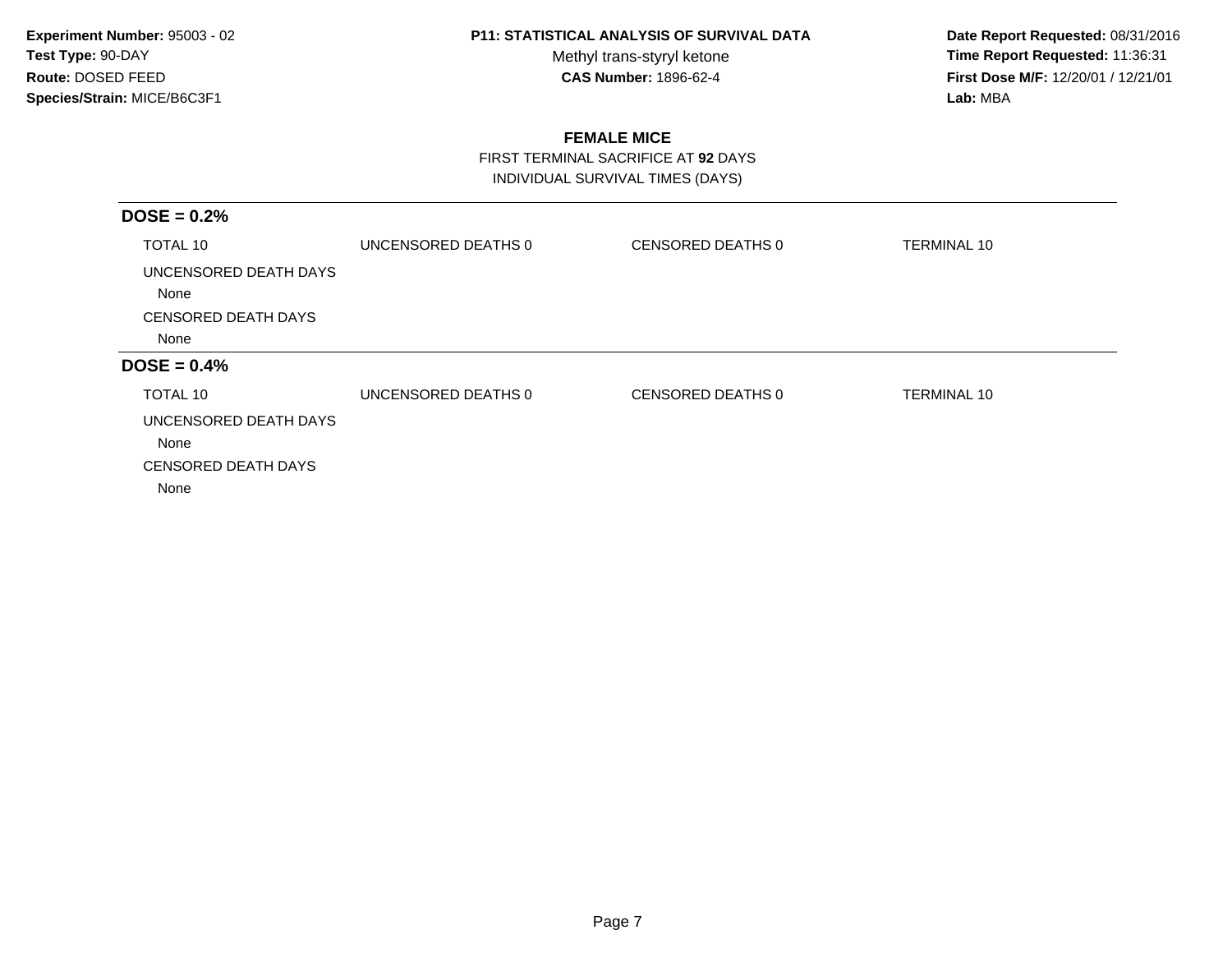**Experiment Number:** 95003 - 02**Test Type:** 90-DAY**Route:** DOSED FEED**Species/Strain:** MICE/B6C3F1

#### **P11: STATISTICAL ANALYSIS OF SURVIVAL DATA**

Methyl trans-styryl ketone<br>CAS Number: 1896-62-4

 **Date Report Requested:** 08/31/2016 **Time Report Requested:** 11:36:31 **First Dose M/F:** 12/20/01 / 12/21/01<br>**Lab:** MBA **Lab:** MBA

### **FEMALE MICE**

FIRST TERMINAL SACRIFICE AT **92** DAYS

|                        | <b>KAPLAN-MEIER SURVIVAL PROBABILITY ESTIMATES (%)</b> |       |       |       |             |       |       |       |       |       |
|------------------------|--------------------------------------------------------|-------|-------|-------|-------------|-------|-------|-------|-------|-------|
| <b>DOSE</b>            |                                                        |       |       |       | TIME (DAYS) |       |       |       |       |       |
|                        | 10                                                     | 20    | 30    | 40    | 50          | 60    | 70    | 80    | 90    | 92(A) |
| <b>VEHICLE CONTROL</b> | 100.0                                                  | 100.0 | 100.0 | 100.0 | 100.0       | 100.0 | 100.0 | 90.0  | 90.0  | 90.0  |
| 0.025%                 | 100.0                                                  | 100.0 | 100.0 | 100.0 | 100.0       | 100.0 | 100.0 | 100.0 | 100.0 | 100.0 |
| 0.05%                  | 100.0                                                  | 100.0 | 100.0 | 100.0 | 100.0       | 100.0 | 100.0 | 100.0 | 100.0 | 100.0 |
| 0.1%                   | 100.0                                                  | 100.0 | 100.0 | 100.0 | 100.0       | 100.0 | 100.0 | 100.0 | 100.0 | 100.0 |
| 0.2%                   | 100.0                                                  | 100.0 | 100.0 | 100.0 | 100.0       | 100.0 | 100.0 | 100.0 | 100.0 | 100.0 |
| 0.4%                   | 100.0                                                  | 100.0 | 100.0 | 100.0 | 100.0       | 100.0 | 100.0 | 100.0 | 100.0 | 100.0 |

- 
- 

<sup>(</sup>A) FIRST TERMINAL SACRIFICE<br>(B) THE FIRST ENTRY IS THE TREND TEST (TARONE, 1975) RESULT. SUBSEQUENT ENTRIES ARE THE RESULTS OF PAIRWISE TESTS (COX, 1972). NEGATIVE TRENDS ARE INDICATED BY "N".<br>(C) MEAN OF ALL UNCENSORED D